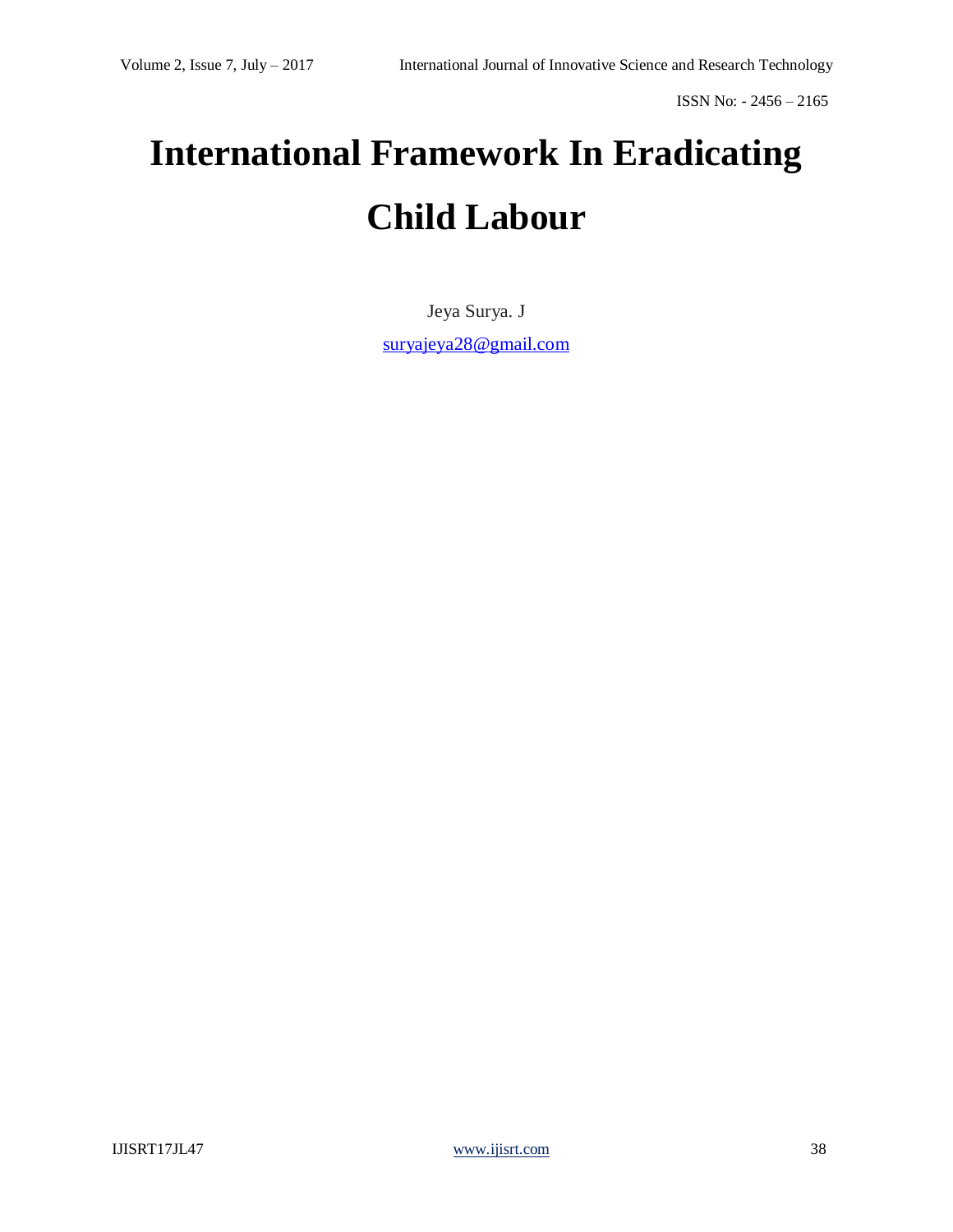## **TABLE OF CONTENTS**

| <b>CHAPTER</b> | <b>TITLE</b>                               |
|----------------|--------------------------------------------|
| 01.            | <b>INTRODUCTION</b>                        |
| 02.            | THE LEGAL FRAMEWORK AND POLICIES           |
| 03.            | <b>INTERNATIONAL FRAMEWORK</b>             |
| 04.            | SOCIO RELATED FACTORS CAUSING CHILD LABOUR |
| 05.            | <b>CONCLUSION</b>                          |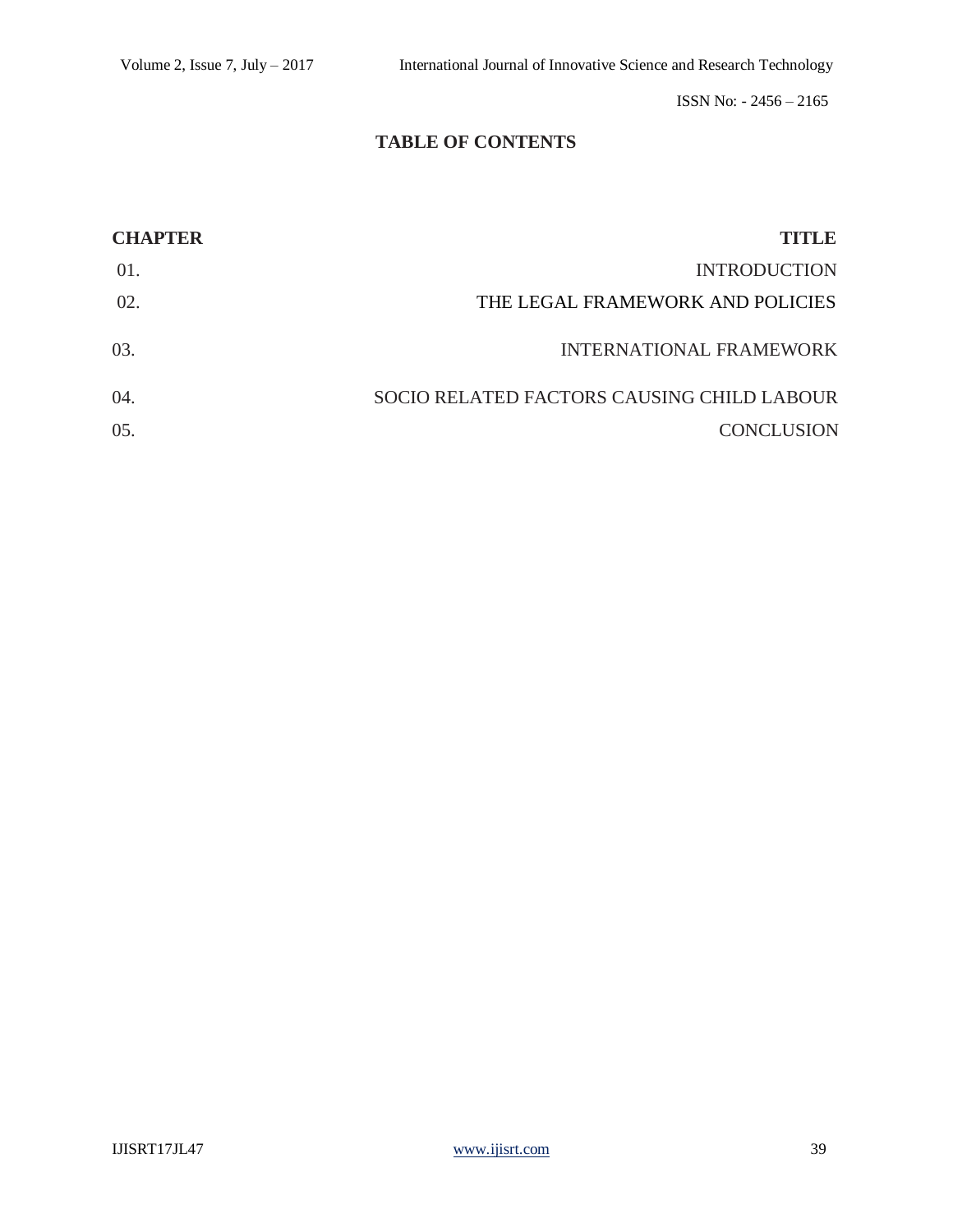#### **Chapter -1**

#### **INTRODUCTION**

The India government has established various proactive policies towards elimination of child labour. India has not yet ratified ILO Conventions 138 and 182 on banning child labour and eliminating the worst forms of exploitation. However the government of India implemented a child labour law in 1986(The Child Labour Prohibition and Regulation Act) the legislation sets a minimum age for employment of children at fourteen years and forbid child labour in dangerous sectors. The Government prohibits forced and bonded child labour but is not able to enforce this prohibition. The Child Labour Prohibition and Regulation Act does not forbid child labour but consider about regulating it.But indeed the law does not eliminate all forms of child labour specially when the vast majority of children under the age of fourteen are working in family farms or doing households (Venkatarangaiya Foundation;2005). India has a number of child labour projects which have been implemented to help children from hazardous occupations and provide them an education. Including the National Child Labour Policy (NCLP) started in 1987. The aim of NCLP is to help children in hazardous activities and provide non-formal education, vocational training, supplementary nutrition etc. The ILO IPEC (International Programme on the Elimination of Child Labour) is also another progarmme which eliminate child labour, the programme sponsors 175 projects in India(Padmanabhan,2010 ) Furthermore, several NGOs like Care India, Child Rights and You, Global March against Child Labour, etc. have taken up the task to get the children back to school and also volunteers along with villagers. The MV Foundation is non-governmental organisation (NGO) whose mission is to tackle child labour through promoting elementary education, even approaching parents to send their children to school. In spite of various laws regarding child labour and much efforts done by the nongovernmental organizations, nonetheless children continue to work on a massive scale in most parts of the country. This is a problem because most child labour laws in India do not cover all types of work such as agriculture, wholesale trade, restaurants and domestic works. Usually these children are the most vulnerable child labourers (Venkatarangaiya Foundation;2005). Despite these efforts, child labour legislation to protect children has been unsuccessful, this is because of the majority of Indian population lives in rural areas with lack of infrastructure and is difficult to enforcement of laws and policies in rural areas. Many of the policies and legislative tools in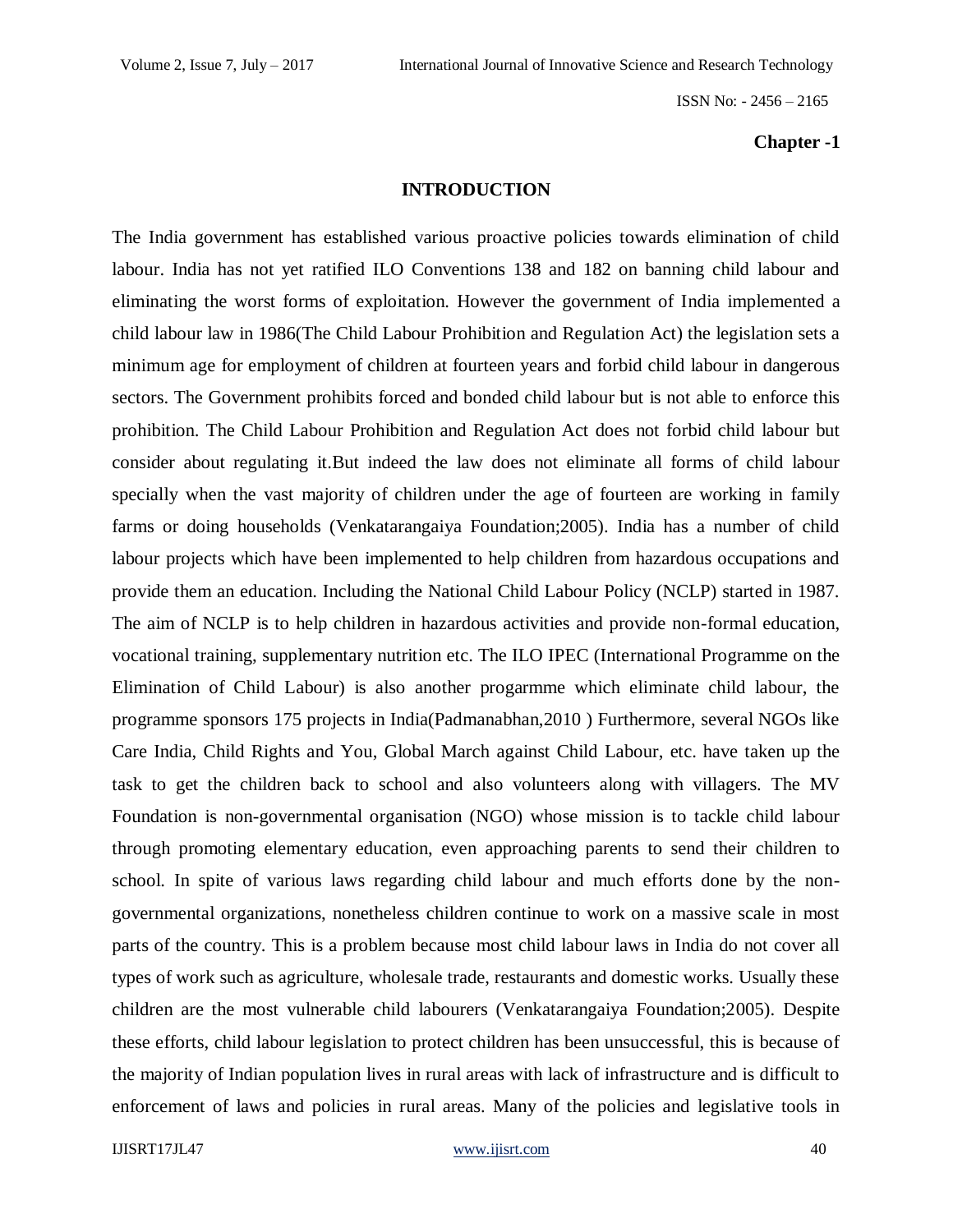India are rooted deeply in defection, allowing for illegal behaviours to take advantage of flaws. Many people believe that the cause of these behaviours is something technical, it will be shown that there is a relative heavy percentage of human omitting factor involved, often arising from the mentioned attitudes towards children's work(Murphy, 2005).

The term child labour has many definitions by different scholars. According to Suda(2011) the term child labour refers to when children is working in any type of work that is dangerous and harmful to children's health or the work hinders their education. For Moyi (2011) child labour refers to low wages, long hours, physical and sexual abuse. According to Edmonds and Pavcnik (2005) child labour is viewed as a form of child labour abuse, when children work in bad conditions and hazardous occupations. The meaning of the term of child labour also varies among organizations, ILO argues that child labour is difficult to define. It depends on the type of the job and, if the age is under eighteen and if the job intervenes the children's education and development (ILO: 2004). A child, according to the UN Convention on the Rights of the Child (CRC) 1989 refers to a person under the age of eighteen. The World Bank assumes that child labour can do serious threat to long-term national investment. Furthermore, according to UNICEF the problem of child labour can have more bad consequences besides all the concerns of investment or its relation to economic activity (ILO, 2013; Weston, 2005). Bhat (2010) asserts that the definition of child labour is not simple because it includes three difficult concepts to define, which are "child", "work" and "labour". He claims that the term of childhood can be defined by age but in some societies, people cease to be a child at different ages. The onset of puberty occurs at different ages for different people. Therefore in the Article 1 of the United Nations Convention on the Rights of the Child and the ILO Convention on the Worst Forms of Child Labour, 1999 (No. 182) defines a child who is under the age of eighteen years (Bhat, 2011).

The definition of child labour differs among societies, for example in Africa and Asia they do not consider the work of fifteen years old person as a child labour, they view child labour as a good task that children learn skills from work. They distinguish between child labour and child work, where child work is considered to be a part of the children's training to be responsible adults while child labour is thought to be exploitative (Omokhodion & Odusote ,2006). Not all work that children does is severe, according to ILO reports (2002) if a work does not hinder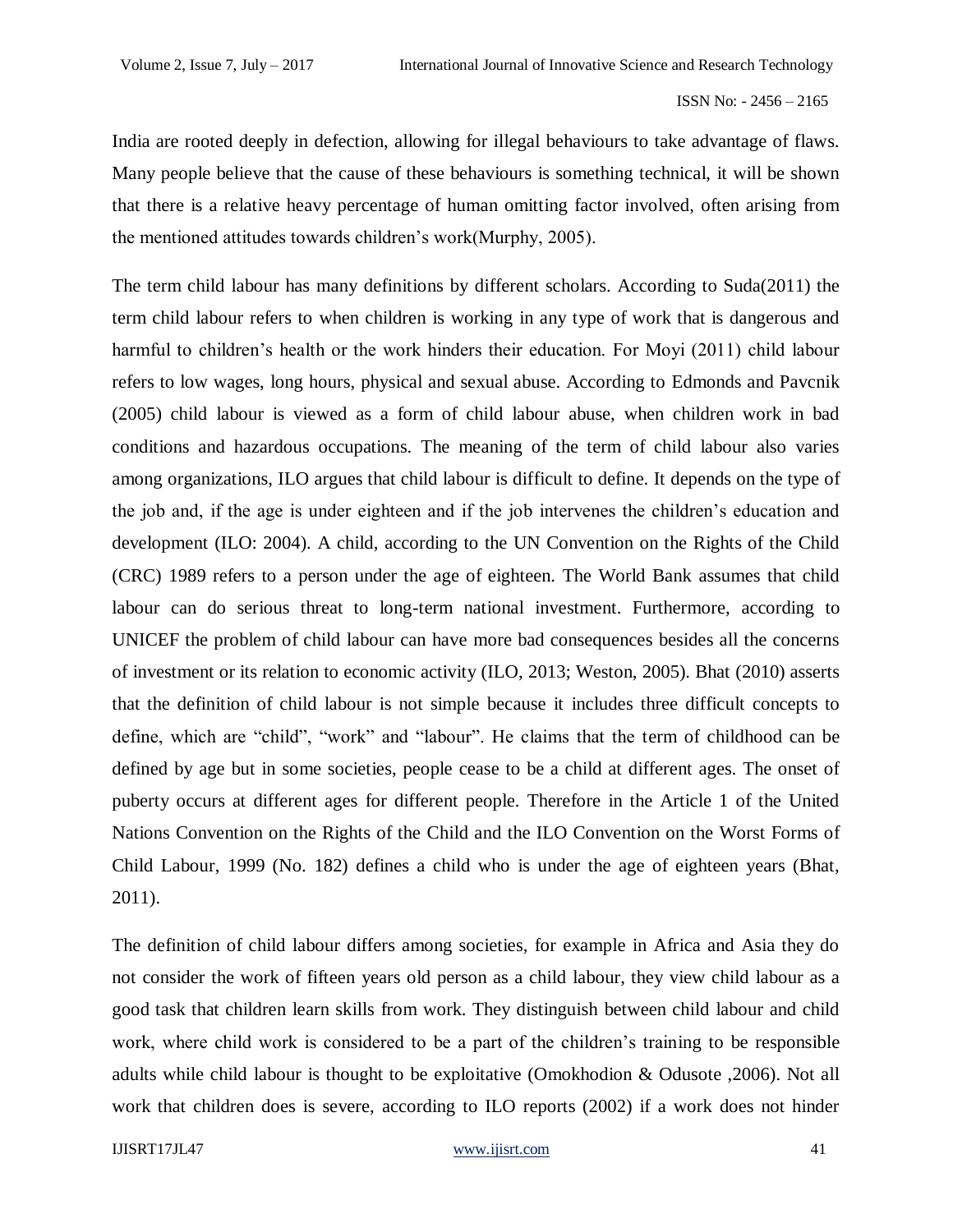children's schooling or do not affect their health physically and mentally, then it is generally not categorized as child labour. For instance helping parents at home, looking after siblings or working for pocket money after school hours and during holidays. Also Aqil (2012) assumes that not all work that children do can harm their health or considered as exploitative but it depends on what kind of work they are involved in and how many hours they work. It also depends on work conditions, or environment. However Weston (2005) argues that any work children do, can be damaging to their health because the work can be abusive, exploitative or hazardous and it can influence their health. Omokhodion and Odusote (2006) argued that any work that children does outside home is classified as child labour. According to them working outside home is usually exposed to environmental hazards which may affect their health and safety.

### **Overview of Child Labour**

During the beginning of the industrial revolution children were forced to work around family farms, in factories, tending crops or preparing food. They work in industries and their conditions of work were very dangerous and often deadly. At that time, the industry preferred children to work because children provided cheap labour and more malleable workers (Basu et al. 1999). In 1833 and 1844 the first legislation came to ban child labour. It implied that children should not work, and the idea was to remove all children from labour which interfered with school. However many children continued to be involved as child labour which was prohibited by law (Bhat 2011). Indeed child labour was almost completely reduced from the developed world, however currently, child labour still continues to rise in developing countries because of rapid population growth, high rates of unemployment, inflation, poverty, malnutrition, bad leadership, 14 corruption and low wages (Bass, 2004). Child labour is taking place everywhere in the world particularly in low income countries and these children are working in all sectors of the economy, such as agriculture, manufacturing, fishing, construction, domestic service street vending etc. In addition to that children are normally unregistered as employers and working in very poor and dangerous conditions without social protection. (Serwadda-Luwaga ,2005) The incidence of child labourers throughout the world is difficult to verify because of the lack of reliable statistics of child labour. The reason is that the governments usually do not collect current data regarding child labour, and many child labourers are invisible (Das, 2012). Although reliable data is not available, ILO has estimated the number of child labourers in 2008 were 215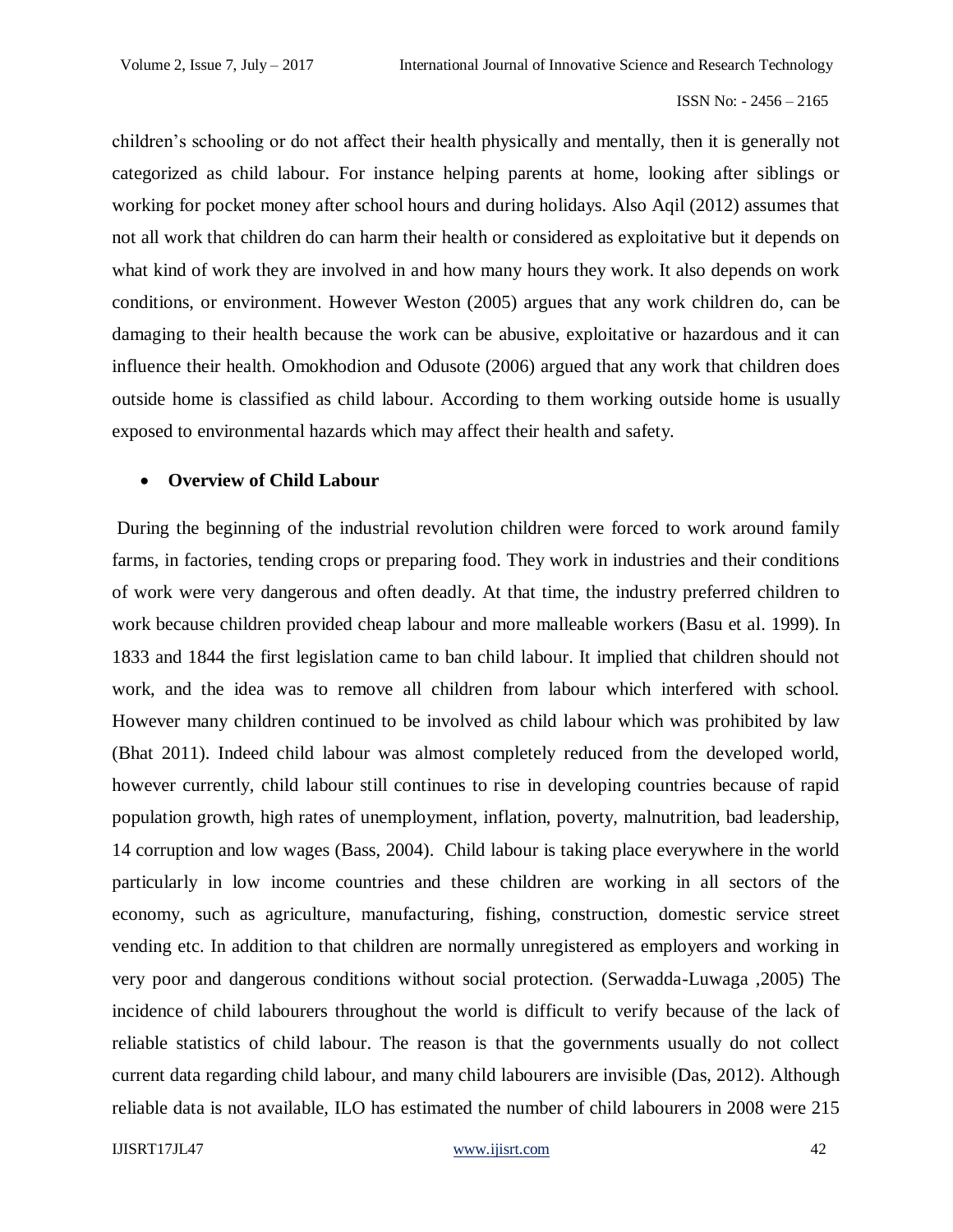million boys and girls aged between five to seventeen years worldwide, with 115 million of them working in hazardous jobs (Aqil, 2012). The table 1.1 below shows that Asia-Pacific region has the highest number of child labourers with (113.6 million), after that sub-Saharan Africa (65.1 million) and Latin America and the Caribbean (14.1 million) (Muhumuza, 2012).

### **Rural and urban child labour**

Child labour has been a complex rural problem, as well with children helping out in the farm with their families. The vast majority of child labour is involved in agriculture. On the other hand agricultural sector is the mainstay of developing countries economy, particularly in Africa. (Baker,2008).Generally, throughout the world rural children were more likely to be engaged in economic labour activities compared to urban children, because poverty is more prevalent in rural areas especially among those who depend on agriculture(Akarro& Mtweve, 2011). Poor rural families considers making their children work in farms, may increase household's income (Serwadda-Luwaga,2005). Rickey (2009) points out that many rural areas lack basic services such as electricity and access to drinking water. In such cases their children must fetch water especially girls, who are more involved in housework. Child labour also exists in cities. According to World Bank, child worker is typically a sign of urban poverty in many countries, and special in Sub-Saharan Africa. Urban children usually are involved in domestic work or sales. Their working conditions are very poor, unhealthy and crowded. They work for long hours with very low wage or no wage. Girls are usually the most vulnerable; they are typically trafficked for commercial sexual exploitation in urban centres such as Mumbai, Calcutta and New Delhi (Baker, 2008). They face many problems due to poverty. Poor urban children are at particular risk of many problems such as lack of education, healthcare and social protection (Baker, 2008). Urban children attend more to school than rural children. Urban areas provide better educational access, quality and infrastructure than rural areas. For poor rural children living far off from school, transportation cost often becomes a challenging 15 affair for their families (Hueble, 2008). According to Edmonds (2007) rural children work more and for longer hours than urban regions. Regarding attendance, due to limited access to school rural children are more likely to be involved in child labour. Moreover, urban and rural areas differ in the terms of how schooling and child labour are related. Education levels are generally very low among children in rural areas.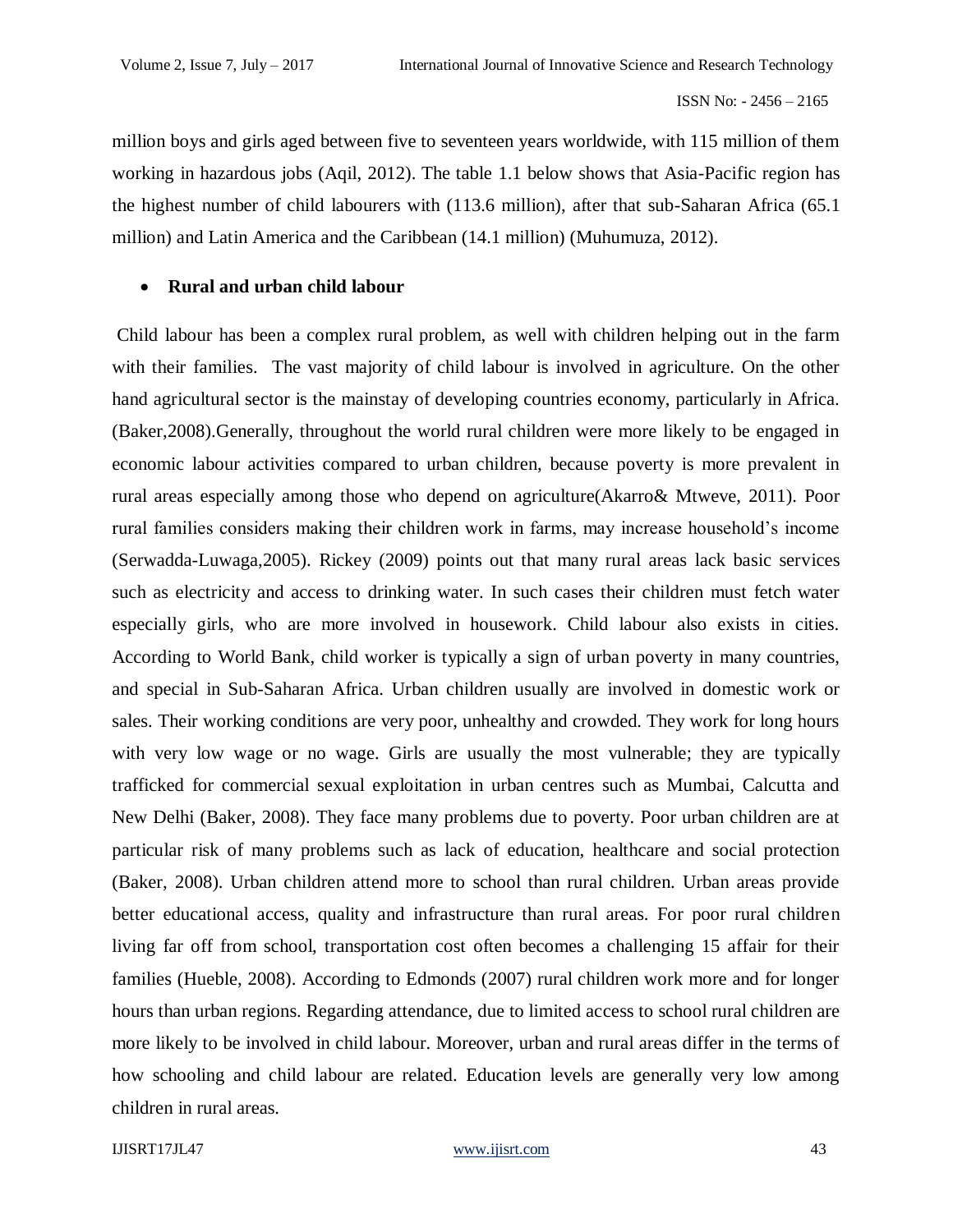#### **Gender differentials in child labour**

There is gender discrimination among child labour. Boys and girls often do different jobs and its differs by country and industry, for instance boys are more economically active than girls in Latin American countries like Bolivia and Colombia, but in Africa such as Côte d'Ivoire and Ghana, girls are more involved in economic activities. Girls and boys can be found in different types of economic activities. For example boys are more concentrated in manufacturing, trade, restaurants, hotels, and transport, while girls are more concentrated in agriculture and domestic work(World Bank: 2005). Another study by Edmonds (2007) found that a large number of child labourers are engaged in domestic works who are employed by private households, for example Kenya, Tanzania and Zambia. Edmonds (2007) assumes that boys in Bangladesh tend to engage more in industrial activities than girls. Boys are more likely to be found in fishing, wood furniture manufacturing, construction site, retail trade of grocery ,while girls are likely to work in textile, handcrafting and in private household services. Mamadou (2009) asserts that boys tend to be engaged more in economic activities, while girls are more involved in household chores or taking care of siblings. In general, girls are often made invisible in labour whereas they represent a very large proportion of working children. This is because, parents often have to decide to send only some of their children to school, and it is often the girl who loses out(Bhat: 2010). Ray (2001) carried out a research in Nepal and Pakistan. Where he assumed that gender bias was more prevalence in case of Pakistan than compared to Nepal. In Pakistan boys are more likely work longer hours than girls and rural children are poorer than urban, while it was the opposite in Nepal.

#### **Types of child labour**

Child labourers are involved in many different forms of works, which include risks and hazards. These children are vulnerable to physical pain and injury particularly being exposed to health hazards (Levison & Murray, 2005). According to ILO (2012) the vast majority of child labour is involved in hazardous occupations such as agriculture, mining, manufacture, construction bonded child labour, domestic work and fishing. Environmental and occupational conditions can impact on the health and development of the children. Children working in different sectors such as agriculture, factories, domestic labour, sex workers and carrying out their illicit activities,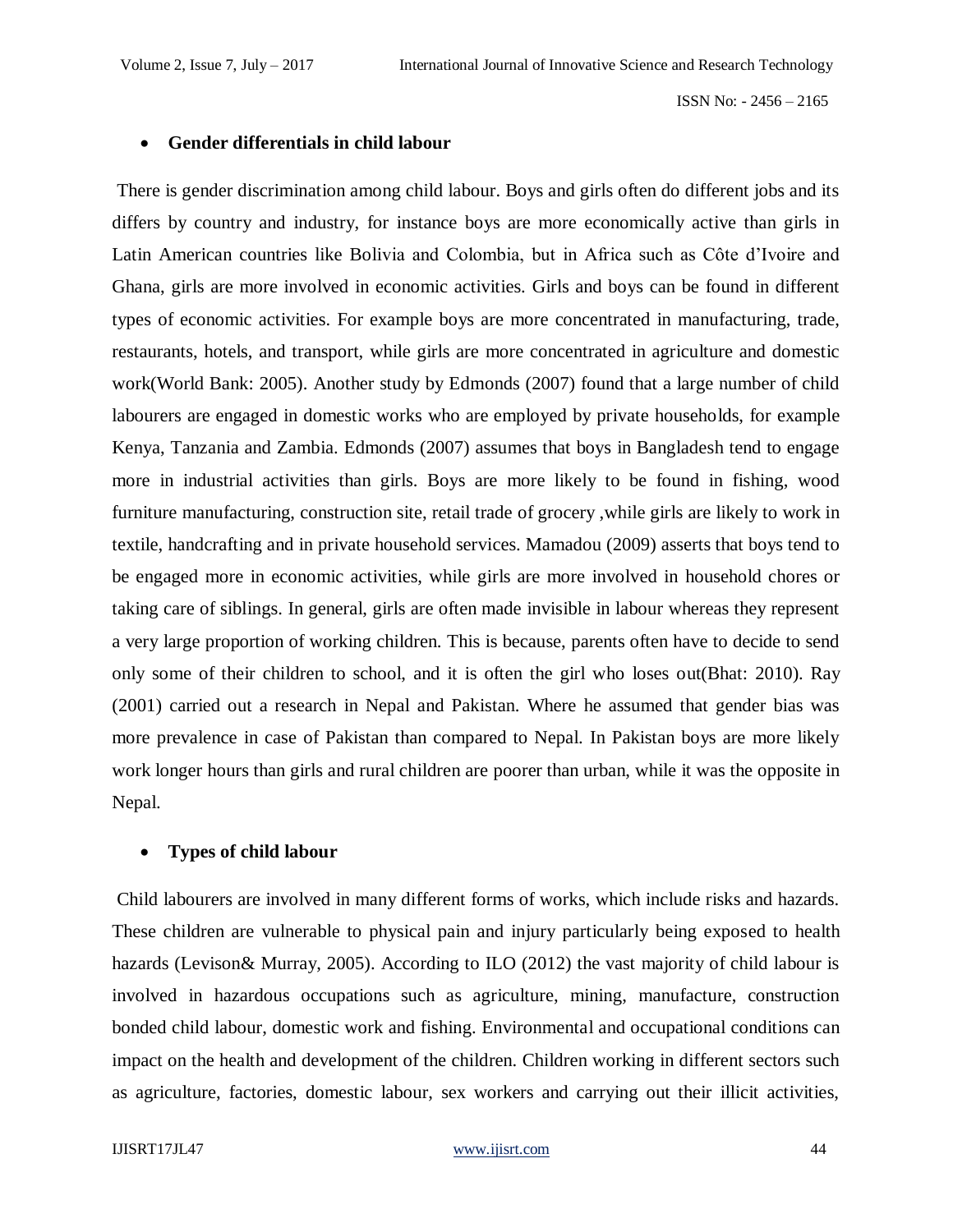migrant labourers, and on the streets as vendors etc. The effect of job and activities can vary from a country to a country. Also working conditions, ages and gender of children involved in the differences too (O. O'Donnell et al., 2002). According to Amon et al., (2012) mainly child labourers in Sub-Saharan Africa and in Southeast Asia are involved in the worst forms of child labour , which persists such as child trafficking, bonded child labour, child domestic work, hazardous child labour, etc. More than 90 percent of working children in hazardous jobs which are exposed to chemicals, and dangerous tools.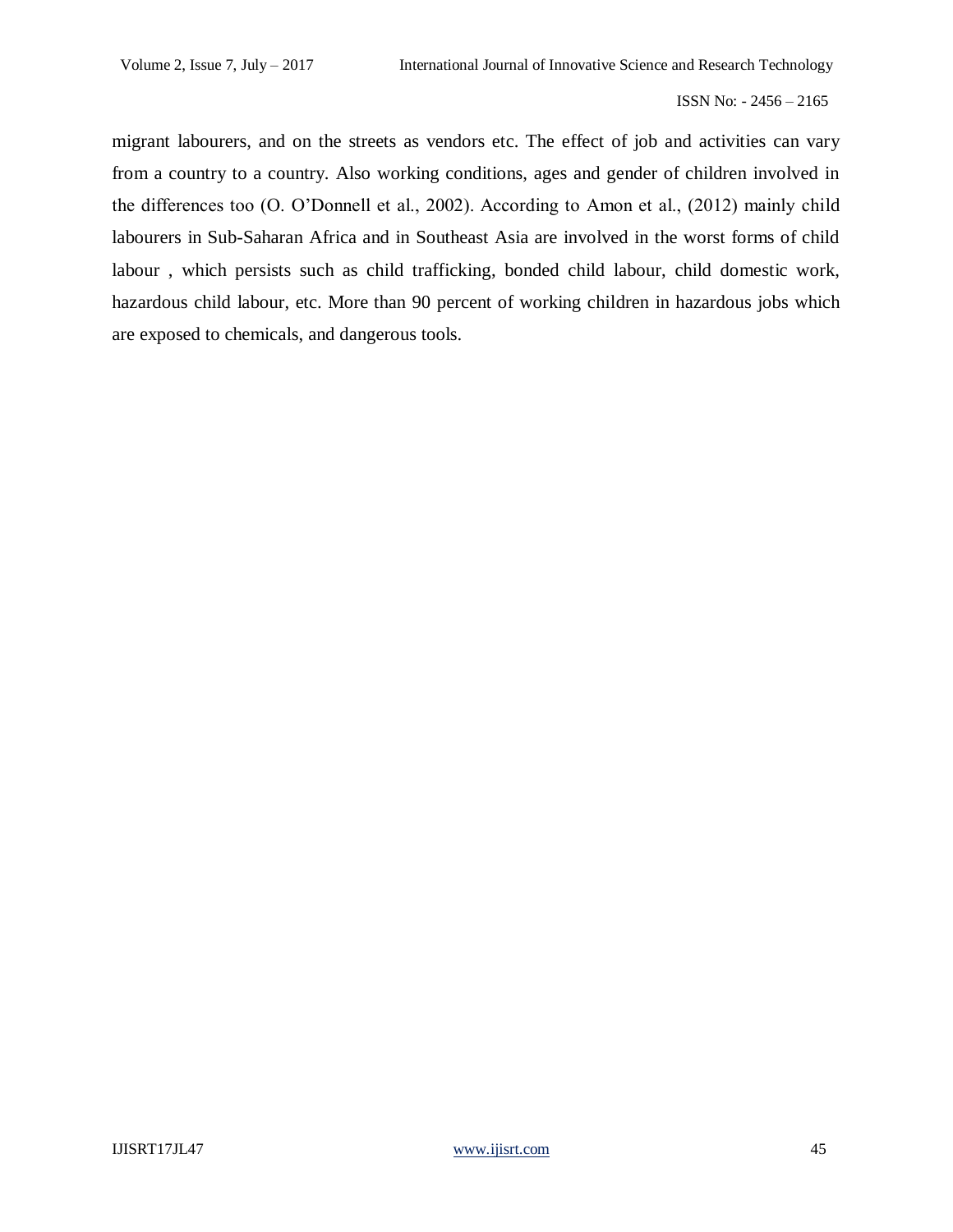#### C**hapter- 2**

#### **ROLE OF INTERNATIONAL FRAMEWORK**

The International Labour Organization (ILO) and the United Nations International Children's Emergency Fund (UNICEF) are two of the predominant international agencies working against child labour. The ILO support governments on setting policies or convention as well as implementing numerous programs. These include direct projects such as offering vocational training to children and indirect projects to strengthen the skill of government officials employers and organizations workers'. The United Nations Children's Fund (UNICEF) improves the healthcare and the quality of education. The ILO set two international labour standard conventions, which are presented as the following. The aim of two conventions are to protect the children from exploited employment, unsafe and unhealthy work and set a minimum age, children under the age of fourteen are not allowed to work. Many organizations like ILO and UNICEF and scholars recommend that child labour can be tackled through public and education policy. (Bhat,2010;Bhat et al,2009) Moreover, many countries around the world have established child labour laws; however some countries have failed or could not achieve that goal because of social economic problems; such as poverty which makes poor families to push many children into labour market to increase family income. Huebler(2008) suggested that policy on child labour is not effective for society if the family lacks basic human needs. They are forced to send children to earn money ignoring the policies on education. Most countries have child labour laws to protect children under a certain age from workplace, although child labour laws are very difficult to enforce. Betcherman el., (2004) claims this is because of most child labourers work in rural areas or work for their families, or remain invisible working in domestic homes and unregistered establishments (Betcherman el., 2004).

# **ILO Convention No. 138 on the minimum age for admission to employment and work (1973)**

The ILO's Convention No. 138 Minimum Age Convention ratified by 161 countries and adopted by International Labour Organization in 1973. The main aim of ILO's Convention 138 is to set a minimum age for employment and that children under fifteen years of age should not be working. For light work the age should not be under thirteen, harmful to a child's health and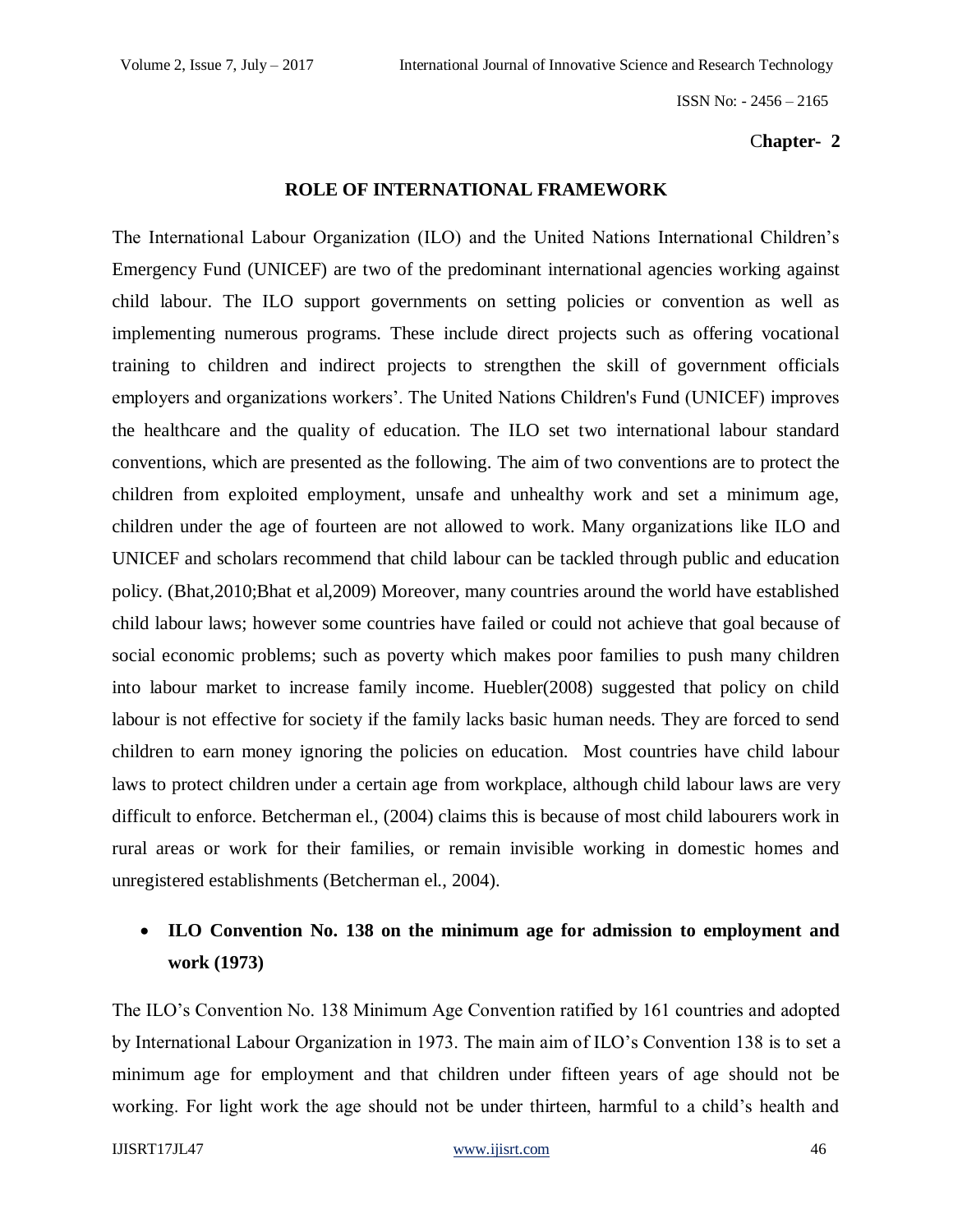does not interfere with their school. Children under eighteen are not allowed to work in hazardous work. On the other hand, State Parties allow some types of hazardous work from the age of sixteen if they provide adequate protection and training. Some countries like Brazil, China and Kenya have already set the minimum age for hazardous work at sixteen years (ILO,2012). While the ILO Convention 138, has reduced child labour in some places, many consumers in North America and Europe prohibits imports made by child worker or boycotted companies using child labour in their supply chains. For example in Bangladesh garment industry removed 50,000 children who were involved in poor condition with less payment, and mostly girls under the age fourteen were removed from work( Betcherman et al., 2004).

### **ILO Convention No. 182 on the worst forms of child labour (1999)**

The term Worst forms of child labour was found by ILO, and 174 countries ratified 'Worst Forms of Child Labour Convention 182' in 1999, which focuses on elimination of hazards in child labour under the age of eighteen. It prohibits all types of jobs such bonded labour, prostitution pornography, illicit activities, trafficking child soldiers, or jobs which are dangerous or unhealthy that exposes children to physical, psychological, moral damage, or sexual abuse. Like working in streets for long hours or begging money. Much of hazardous works are happening in poor countries, where children lack access to healthcare infrastructure or basic information on health risks and protective measurements (ILO, 2012; Aqal, 2012; Miller, 2010). ILO stated that the largest numbers of child labourers are involved in worst forms of child labour and 115 million children are working in hazardous works and the total number of child workers in the worst forms is increasing. One of the reasons that Dessy and Pallage(2003) pointed out was children easily can get the harmful forms of jobs. Usually parents are aware that their children are involved in unacceptable and harmful jobs, but they are forced to send their children into Worst-Forms jobs. However poor households do not usually think of the consequences. That is why the Convention 182 is promoting governments, and civil society organizations' resources on working against child labour. In recent years the number of child labour in hazardous work dramatically increased hence the ILO set the goal of eliminating the worst forms of child labour by 2016 (Amon et al., 2012; Miller,2010).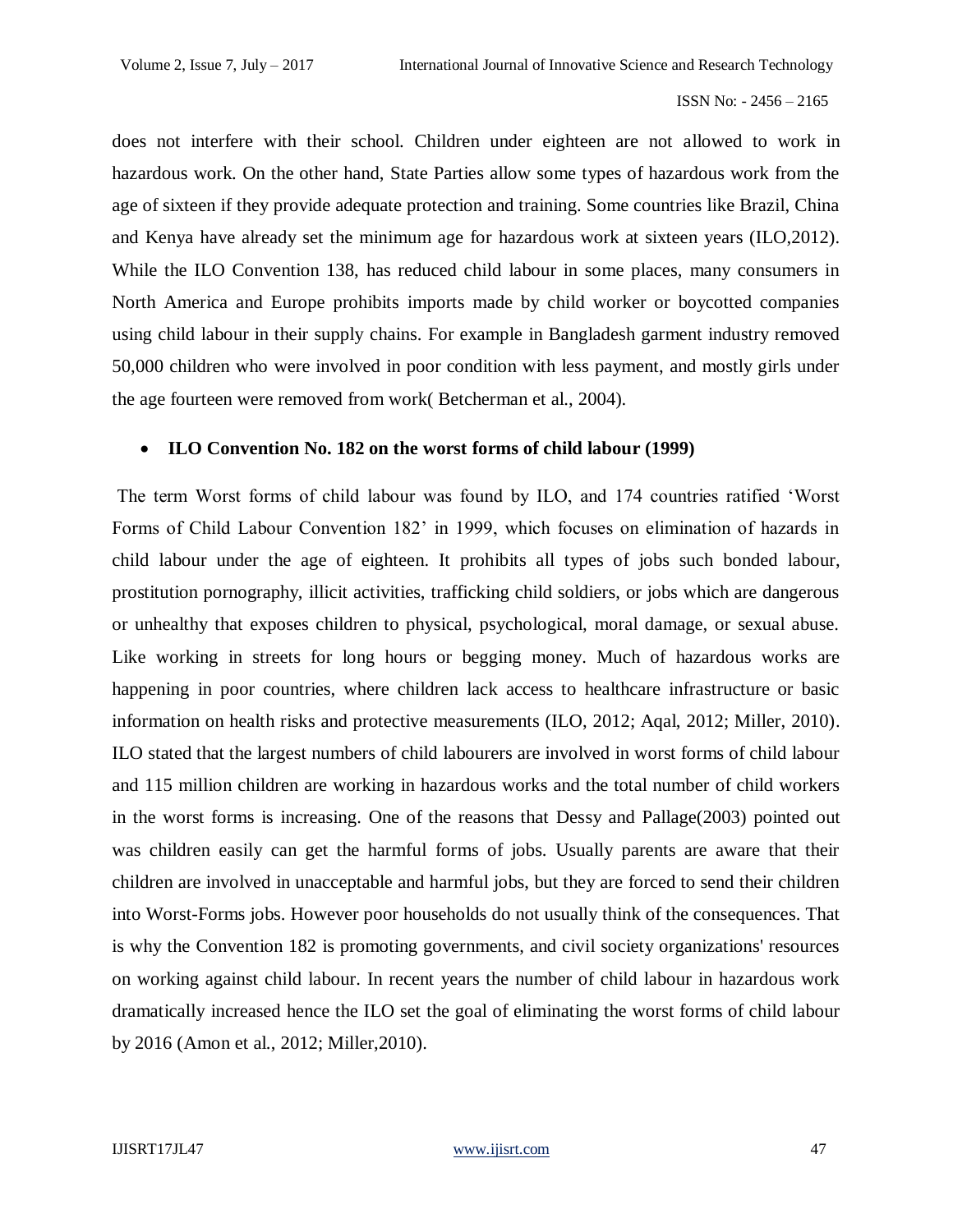#### **The United Nations Convention on the Rights of the Child (1989)**

The United Nations established the UN Convention on the Rights of the Child (CRC) in 1989. Almost all nations signed the convention but there are three countries; Somalia, South Sudan and the United States which have not ratified it yet. As opposed to the ILO Minimum Age Convention the CRC contains provisions on human rights for children. The CRC consists of 54 articles which are internationally recognized and include civil political, economic, social and cultural rights widely ratified in human rights agreement today. CRC makes the state primary education compulsory and free, and it encourages the development of secondary education, including vocational training. There are five provisions in CRC which support child labour. The definition of child that CRC defines in (Article 1) is a person who is under the age of eighteen. (Article 19) Children need protection from violence and exploitation (Article 28), children need protection from sexual exploitation and abuse. (Articles 32) every child should be protected from work exploitation and from hazardous jobs which hinder children's education, or harm their health and development. (Article 34) mentions all children have the right to access primary education and in (Article 34), a child has right to be protected from all forms of exploitation (Article 36) (Aqil, 2102). The United Nations (UN) adopted the Millennium Declaration on year 2000. The aim of the Millennium Declaration and the Millennium Development Goals (MDGs) is to achieve eight goals by 2015; 1) Eradicate extreme poverty and hunger 2) Achieve universal primary education 3)Promote gender equality and empower women4) Reduce child mortality5) Improve maternal health 6). Combat HIV/AIDS, malaria, and other diseases7). Ensure environmental sustainability 8) Develop a global partnership for development (Rena,2009). The Millennium Declaration and the Millennium Development Goal (MDGs) has greatly reduced the problem of child labour, for example by the fight against poverty, which forces children into work. Universal primary education can also help free children from the workforce, and the promotion of gender equality can reduce discrimination against the education of girls and lessen the traditional burdens which keep them in their own households. A large number of child labourers are HIV/AIDS orphaned, so child labour can also be mitigated by reducing HIV/AIDS deaths ( Okusa, 2008).

Tackling child labour on International instruments Many strategies have been developed for the eradication of child labour, some of which are innovative ideas from international organisations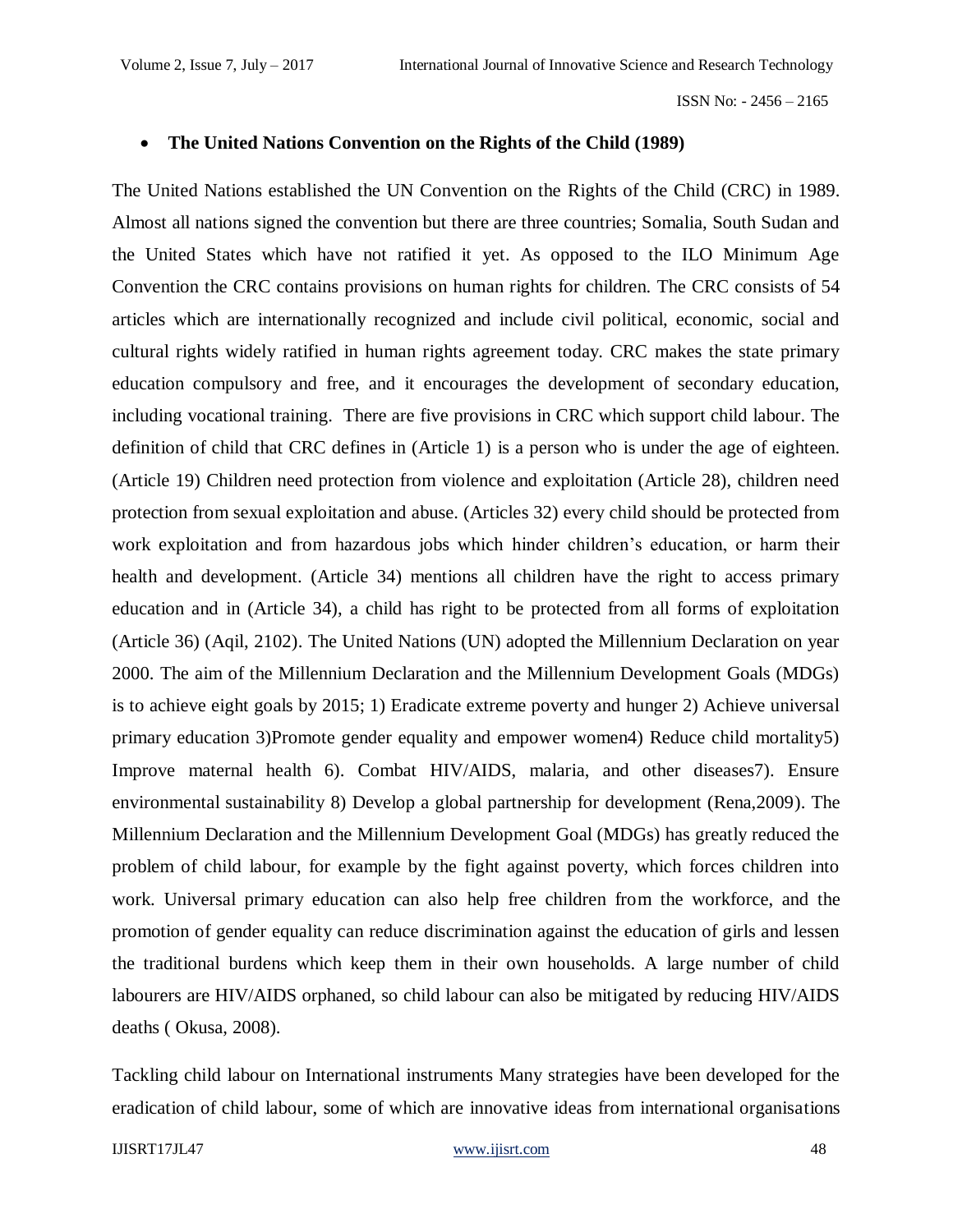such as International Programme on the Elimination of Child Labour (IPEC) created in 1992 which focuses on protecting children from exploitative work and promoting free education. IPEC monitors and takes immediate action to prohibit and eradicate the worst forms of child labour. IPEC cooperates with the governments, employers and workers. The programme is running in fifteen countries from Eastern Europe, Asia (Central, South, and Southeast regions), North Africa, and Lebanon (Miller; 2010). Other partners are also working among the wide network of organizations that combat child labour and includes government agencies, international agencies and some non-governmental organizations (NGOs) working towards combating child labour and advocate children's right such as International Save the Children Alliance (ISCA) established in 1919, Anti-Slavery International and Global March Against Child Labour found in 1998 (Weston; 2005). Governments of countries all over the world have different policies and programmes across borders to directly or indirectly combat child labour menace, example of this is the Cash Transfer Programme; today many countries have conditional cash transfer programmes which promote cash deposit as a relief to poor families, such as Bolsa Escola, the Brazilian Child Labor Eradication Program (PETI), Mexican Program for Education, Health and Nutrition (PROGRESA), Bangladesh's Food-for-Education (FFE) program. One of the biggest programmes is Bolsa Escola; which is an anti-poverty program of the Brazilian government; The Bolsa programme was implemented in 1990s .The aim of the program is to break the poverty cycle, rising and improving educational attainment and combating child labour. The program provides several forms of subsidies such as educational stipend and food supplement support. The program has increased while dropout rates have decreased (Sakurai,2006). Studies suggest the disadvantage of cash transfer programmes in low-income countries is that these programmes are less helpful at combating child labour than they are at increasing schooling. While other studies suggest these programmes rises income for poor households and can reduce the number of child labour, (Emerson & Knabb; 2005) for example, Edmonds (2006) assumes that number of child labour in South Africa declined and more children attend school when poor families get money (ILO, 2013). Ravallion and Wodon (2000) found evidence that a food-for-education programme in Bangladesh did indeed raised school enrollment. Skoufias and Parker (2001) found that the conditional cash transfer programme, PROGRESA, in Mexico showed the programmes has impact on both school enrollment and child labour.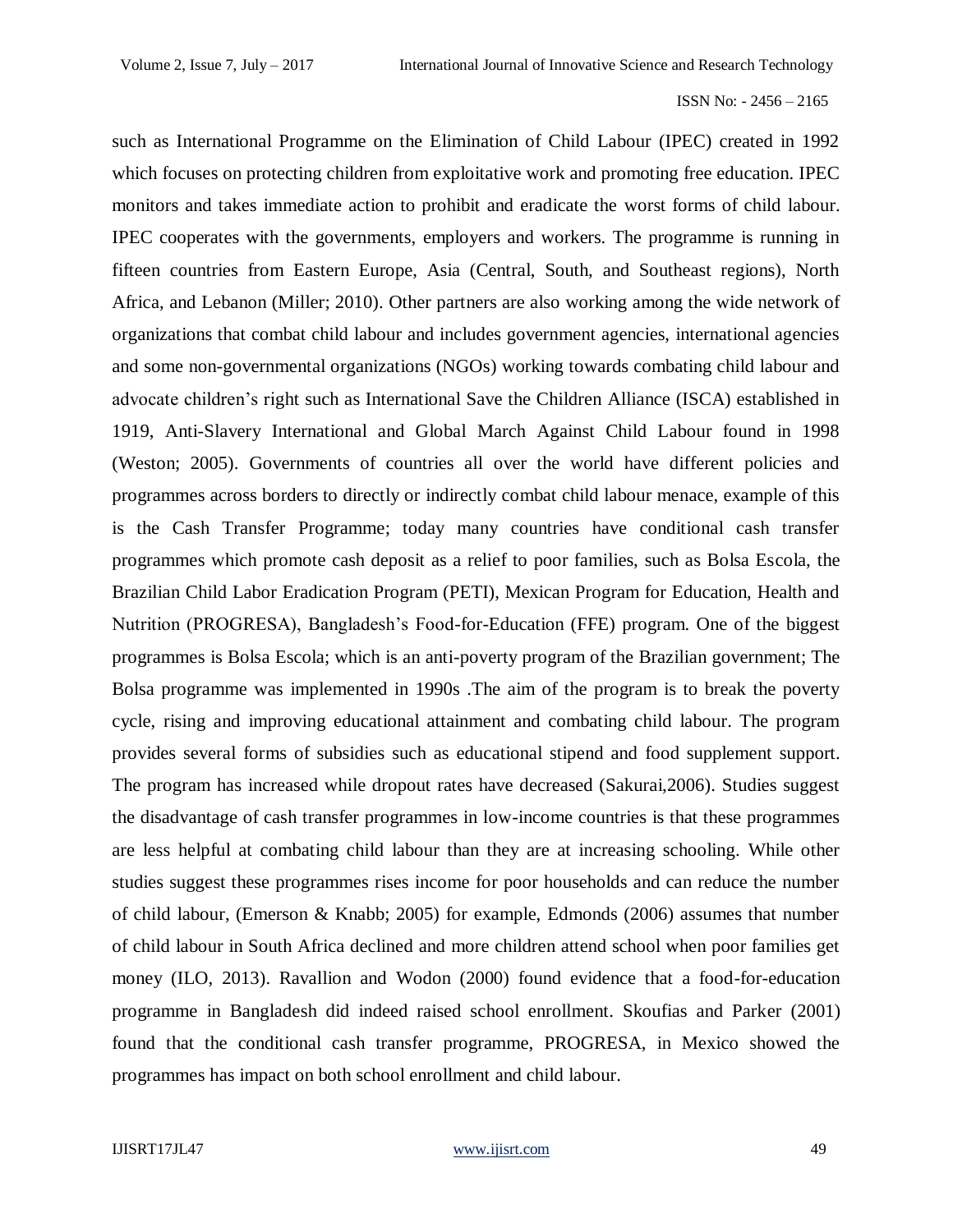#### **Chapter- 3**

#### **SOCIO-ECONOMIC FACTORS RELATED TO CHILD LABOUR**

This chapter presents the theoretical framework, which is based on the socio -economic factors that causes child labour.

#### **(i) Poverty as root cause:**

There are several circumstances that affect child labour. Studies have demonstrated that the most notable reason being poverty (Bhat& Rather,2009). Decisions about child labour and schooling are generally made by parents. If the family live below the poverty line, parents see children as part of contributor in their family income. Basu (1998) used a theoretical model of child labour, where he showed the only reason parents send children to labour is because of their low income. Consequently poor parents cannot afford schooling for their children. Thus, mainly poor households are to send forced their children to labour instead of sending to school. Rena (2009) shows that that poverty and underdevelopment drives child labour. She found that the high prevalence of poverty amongst countries, including India, China, Bangladesh, Pakistan, Sri Lanka, Papua New Guinea, Ethiopia, Uganda, Mozambique, Malawi, Sudan, and Chad increases the child labour. Therefore, child labour is widespread throughout Africa, and Asia. According to the studies of Edmonds and Pavcnik (2005); O'Donnell et al. (2005) and Akarro and Mtweve (2011) they assume that tackling poverty can be a perfect solution to reduce child labour. Beside poverty, many factors influence the incidence of child labour which can be listed in the following points.

#### **(ii) Family size:**

Indeed, large poor households usually have more children involved in child labour than children from smaller households, which demonstrates family size have an effect on child labour. Parents oblige their children to work because they are not able to manage the demands of a large size family. There is also gender differences among household size. Not everyone and of all age in the family are working as child labour, which depends on the child's age and gender, for example boys are more likely to attended to school than girls. Older siblings often contribute more to the family income (Ahamd, 2012; Boyden J and Myers, 1998). Okpukpara et al., (2006)

#### IJISRT17JL47 <www.ijisrt.com>50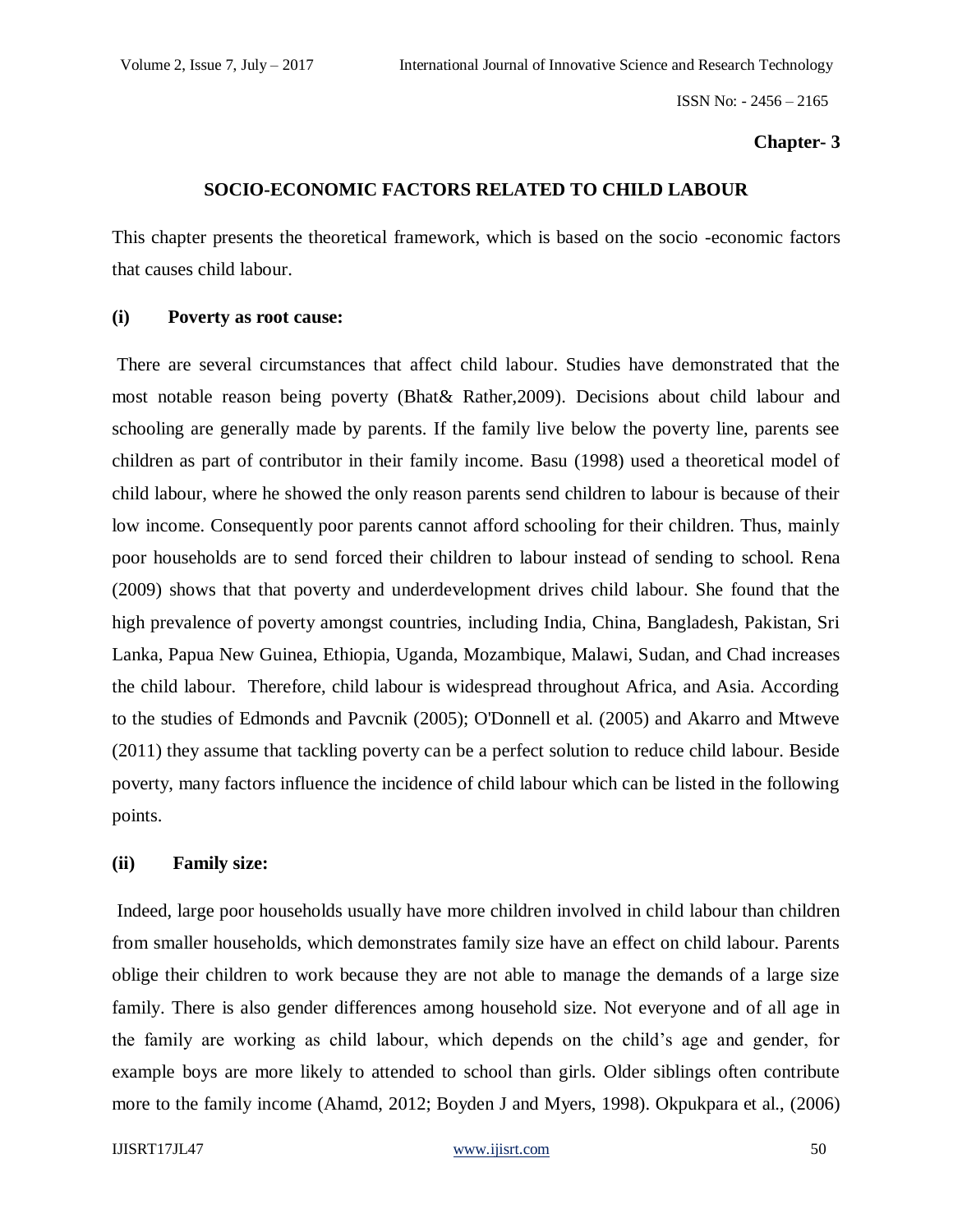found that in Nigeria, younger children, where are more likely to go to school than older children, where mostly boys attend schools than girls.

#### **(iii) Family condition:**

A growing number of children who have either lost one or both the parents and those impacted by HIV/ADIS in the family, are forced to work in order to support themselves and their siblings. The numbers of orphaned children are increasing particularly in sub Saharan Africa, many whom become street children, and live in very different circumstances (Vandenberg,2007).

### **(iv) Traditional or cultural factor:**

Culture is another factor which is driving children into labour market. Different cultures of many societies make children start work at very young age which are related to traditions and cultural factors. They assumed that children need to learn skills that can be good for their future. According to Tauson (2009) in rural Guatemala; parents prefer their children to work because 21 they consider it beneficial for them as they learn work skills. Obinna E and Osita-Oleribe (2007) assume that many families in Africa want their children to help in contributing towards family income.

### **(v) Corruption:**

Corruption is the one of main reason for abusing resources, wherever there is poverty; there is also corruption(Murphy,2005).According to United Nations Development Programme(UNDP) (2012)"Corruption exacerbates poverty and inequality, undermines human development and stability, encourages and sustains conflict, violates human rights, and erodes the democratic functioning of countries." Onyemachi(2010) points out that corruption among government officials is another reason that hinders social and economic growth and increases poverty. Corruption can have hugely negative effect on children's right that deprives basic services such as health care, education and infrastructure. Corruption can diminish children's ability to escape poverty. For example in many countries employers corrupt labour inspectors to hire underage children such as India, where the incidence of large number of child labourers indicates towards corruption (United Nations Development Programm,2012).

#### IJISRT17JL47 <www.ijisrt.com>51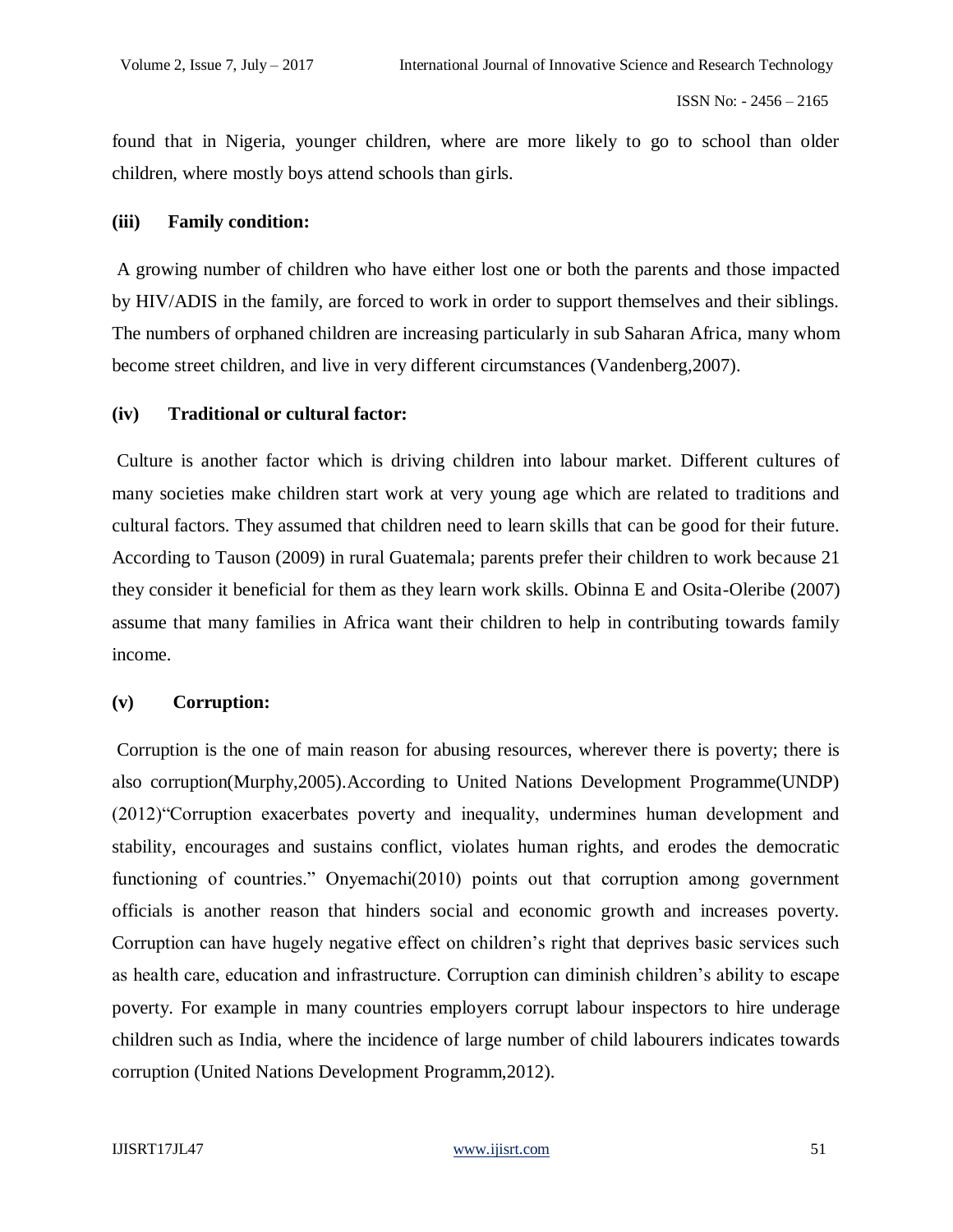#### **(vi) Civil war:**

The civil war is another factor contributing to child labour. The war destroys the economy of the country, people become much poor and all resources go to the war. As Doucet noted in a BBC articles on September 25, 2013 that Syrian refugee families who have fled Syria's civil war send their children to work to earn money for basic necessities of life. These children are are exposed to exploitation. Wars burn all good things that any country could have. It brings diseases, poverty, damages, and many other horrible things. Again, no help will be of use as long as the war is continues.

#### **(vii) Urban migration:**

Many rural families migrate to urban areas because of rural push and urban pull factors. As a consequence of that, they are often forced to live and work in the street as they lack access to basic requirements such as food, shelter etc. and these children become street workers as vendors. Mostly street workers are vulnerable to violence and become more susceptible to illegal works, such as stealing, trafficking drugs and prostitution (Yadav & Sengupta ,2009). These children live in urban poverty, many child labourers live in unhealthy poor conditions slum areas and work in poor environment such as domestic work, or work in hotels and restaurants etc. (Serwadda-Luwaga,2005) Many cities in developing countries have experienced rapid urbanization. This means that the population is increasing in cities due to immigration and natural growth. Urban poverty is a multidimensional phenomenon. Urban poverty in developing countries faces many challenges in their daily lives. Many poor people living under great hardship, due to unemployment, housing 22 shortages, violence and unhealthy environments. The problem of poverty can have weaknesses in the economy and lack of equity to the provision of services (Shitole 2005:129). Poverty refers to a function of social, economic and political structures and processes that creates unequal distribution of resources, both within and in the global context between communities(Lister 2004:51). Increased urbanization has resulted in poverty in the cities. Urban poverty raises slums. These areas are characterized by high unemployment, poor sanitation, inadequate access to clean drinking water and inadequate housing. According to Dash (2013) many poor rural areas migrates to Delhi, where migrant families and their children are forced to work for survival and economic opportunities.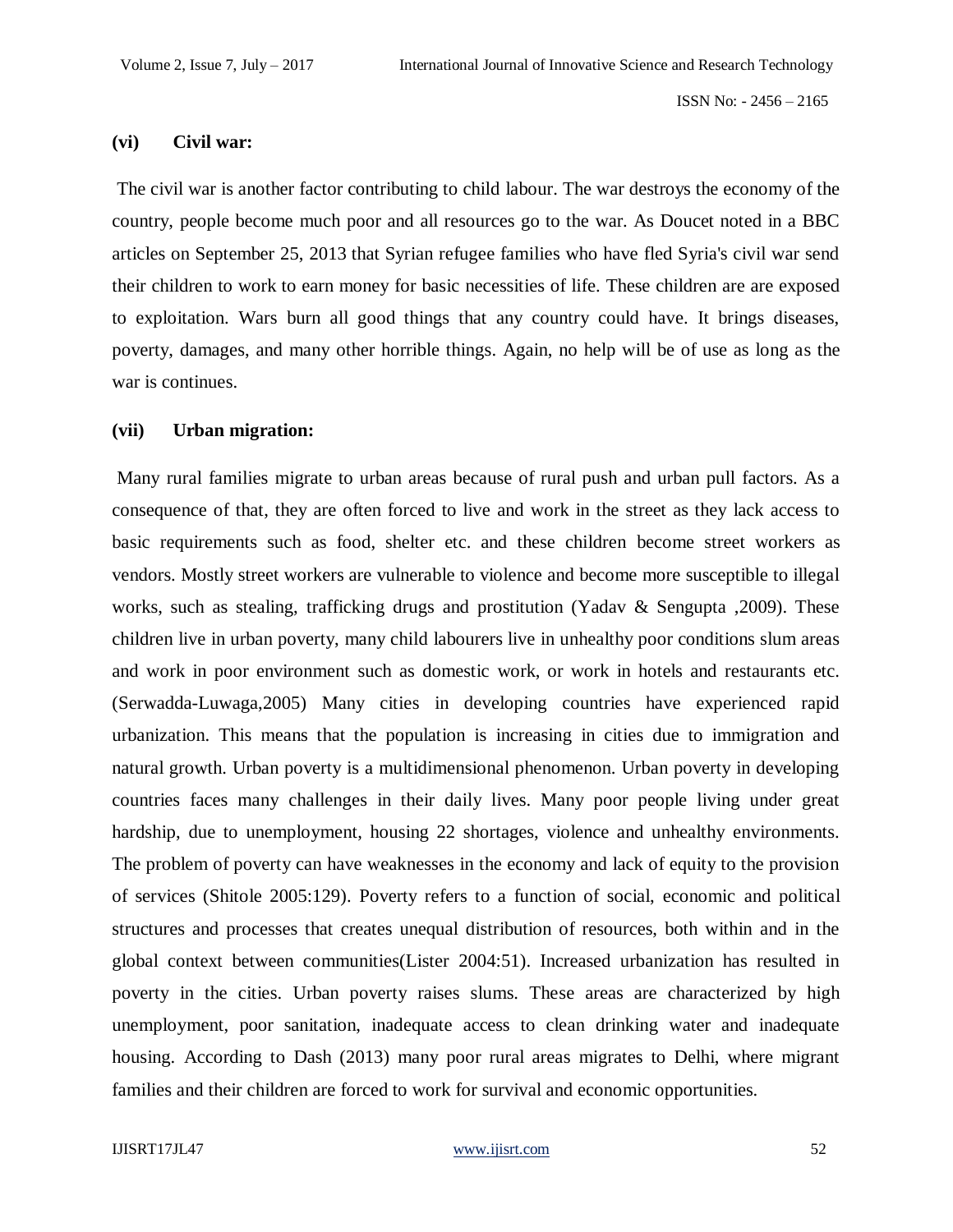#### **(viii) Globalization:**

Globalization is another cause of child labour. Globalization has positive and negative impacts, nevertheless; globalization might give developing countries the opportunity to increase their gross domestic production (GDP) per capita via new trade possibilities and ascend their foreign direct investment (FDI) inflows. Globalization also has brought adverse impacts on child labour in developing countries. In recent years, many international companies moved their production abroad. These companies often indulge in hiring children as cheap labours as they are endurable, and carry out commands given by their employers even if they're abused and exploited (Mapaure, 2009). Mishra(2012) claims that in India, globalization has obliged more children to work in hazardous occupations like brick kiln , motor garage, hotels, shops, transportations, manual loading work etc. Some studies suggest that higher income and higher standard of living can reduce the potential problem which resulted from the increasing child labour of globalization (Congdon Fors,2012). Other argues that globalization will increase the opportunity of exploiting cheap labour specially from low income countries. For example countries like Vietnam, Mexico and Thailand have provided evidence that child labour declines due to globalization, but countries like Bolivia and Zambia have showed a decline in schooling and an increase in child labour(Mishra,2012).

#### **(ix) Relationship between Child Labour, Family income and Education:**

Lack of education or poor quality education is another factors that contribute to high incidence of child labour. Education is considered one of the main alternatives to abolish child labour. Practically family income affects children's education and poor parents cannot afford to pay for children however, children are compel to work and are less enrolled. In the following section provides an overview between education and child labour and how education is most important potential substitute for child labour second the reasons why children do not attend school. Third, how children combining work and school. Finally the impacts of child labour on education.

Child labour and schooling Several studies and international organizations such as ILO UNICEF, UNESCO and World Bank have confirmed that education can reduce child labour (Kruger,2007). According to Budhwani et al. (2004) and Bhat et al. (2009) education can be significant for development, for example education can make children develop and learn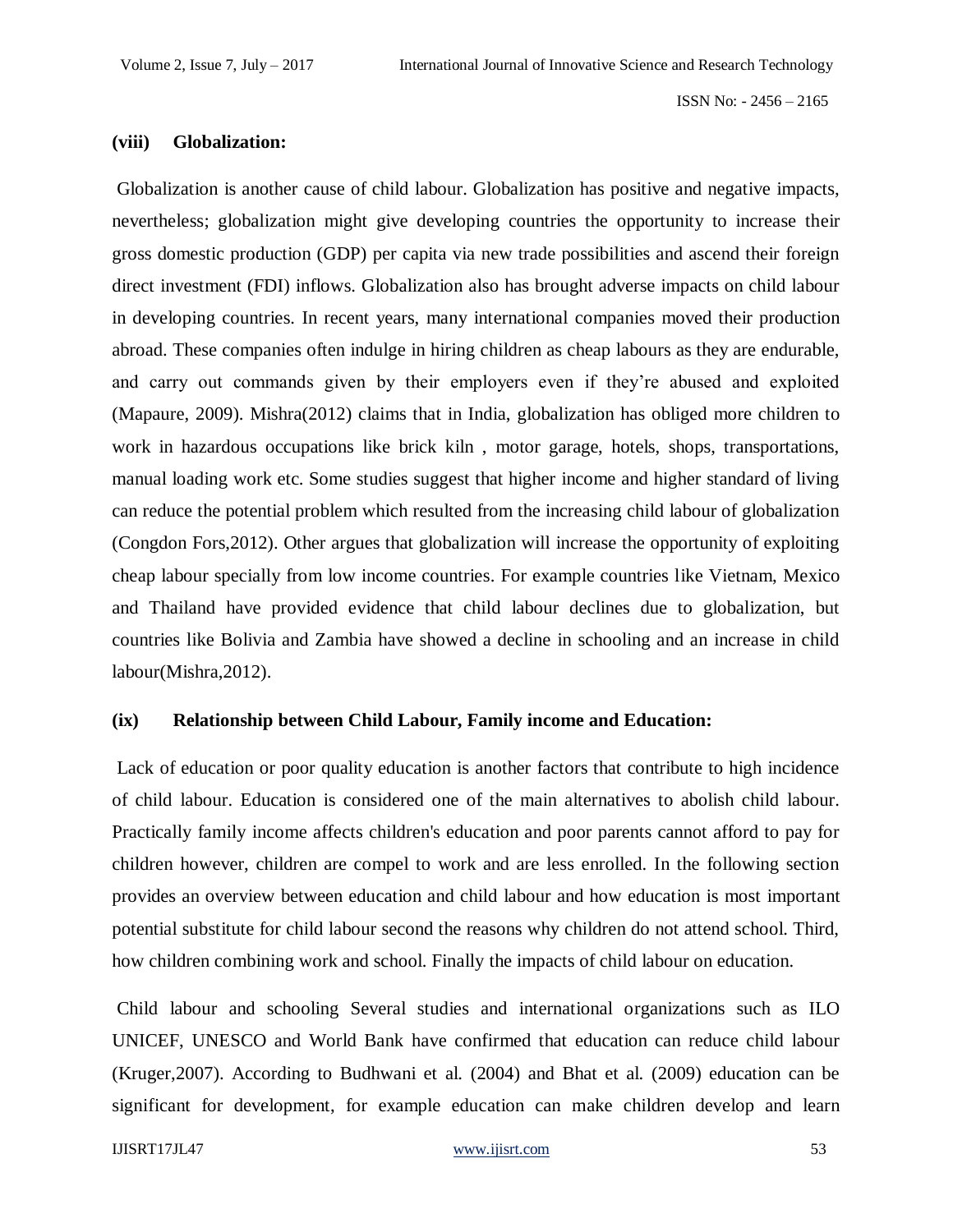resulting in intelligent societies in the future, besides education can provide skilled workers. Also, education can improve children's life both for themselves and their families. Besides, well educated children can learn how to be grateful to society and be likely to are charitable in the future when they grow up. According to Khan (2007) children who lack education or drop out of their school, usually lack knowledge and are more vulnerable to exploitation. As a result they become uneducated or unskilled labour. A number of agencies such as IPEC-ILO, UNICEF, UNESCO and World Bank are fighting against child labour by trying to provide access to education to all children (UNICEF, UNESCO, 2008). They consider that education is a first a priority. Thus UNICEF is working with other aid agencies, governments and UN agencies to meet the UN Millennium Development Goals by 2015 to ensure primary education to all children. Today many countries have already achieved the goal of universal primary education. But, the progress is still very slow in low income countries, for example in Sub-Saharan Africa. According to Akarro and Mtweve (2011) the number of primary and secondary school remains low in developing countries because millions of children are being forced to work instead of going to school. Although there could be different reasons other than child labour, which affects primary school enrollment. Parental unemployment, poor quality of teachers and high cost of education, unfortunately have affected enrollment rates in low income countries (Sakurai,2006). The opportunity costs of education The cost of education is another problem amongst poor households. This has contributed to the exploitation of children. Schools need to be affordable and accessible. Kondylis and Marco (2006) assume, that schools available in developing countries may help to increase school enrollment but may not reduce the incidence of child labour. For example it shows in rural Tanzania many children drop out school and contribute to household income. Bhat (2010) argues that the quality education can help to keep children away from work, consequently it is important for a school to have educated teachers in adequate numbers to maintain high students teacher ratio in the classrooms. However for many poor parents it can be costly to send their children to school, as they families live on children's income and cannot afford school fees, uniforms or other additional costs. (Bhat,2010). This is a problem in developing countries to provide quality free primary education because it will cost money for governments (Budhwani et al. 2004). Betcherman et al., (2004) assumed that schools need improving through quality teaching and learning. It is somehow very important that each country provides educational policies to increase education amongst children. Bhat (2011) emphasized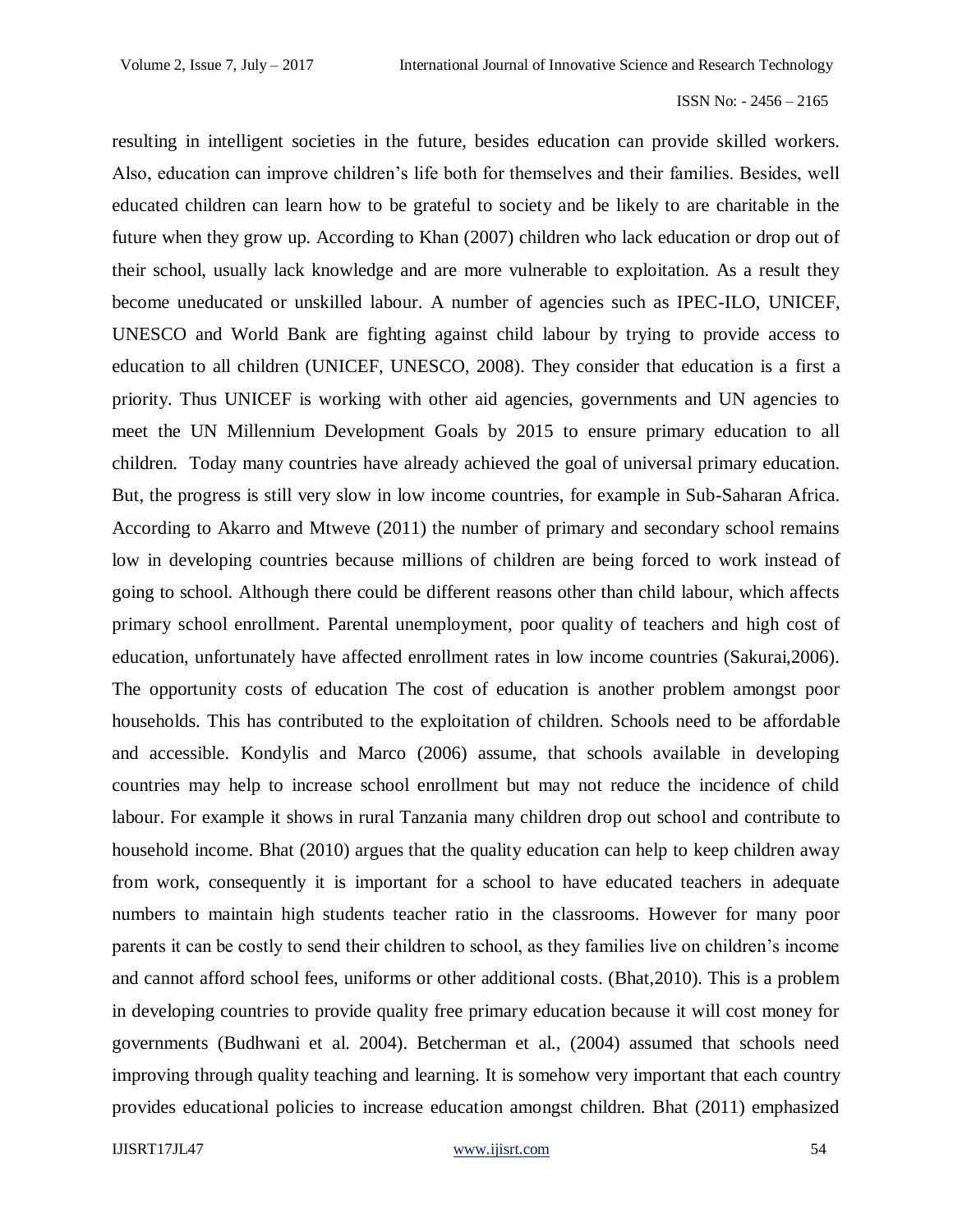that compulsory education legislation can help children to attend school and tackle child labour, the policy programme regarding child labour must provide free good quality and compulsory education to working 24 children in poor regions. Baht meant that quality education for children up to fifteen years should be provided. This is how the flow of children into the labour market can be reduced by providing working children and former working children with educational opportunities(Baht, 2011). It is both illegal for children to be out of school and for them to work. On the other hand there are many children combing work with school or dropping out of school. There are large drop outs in Bangladesh, India and Pakistan with 13 million children drop out-ofschool and rising. Pakistan alone has 7.3 million primary school aged children, not enrolled in school (Brown, 2012). Parents consider sending their children to work instead of school because of the cost of education , poor quality lack of teachers and school supplies or poor teaching. Combining school and work Many children have to work in order to be able to go to school and cover the direct costs of household income. ILO states that if a child combines school with work it might be difficult for him or her to attend school because of long hours work can interfere with class or homework (ILO;2004). However, some studies argue that child labour does not have an impact on children's school attendance. These include ; Omokhodion and Odusote (2006), they argued that child labour and schooling may not be linked because many child labourers who attend school also work , to enhance family income and school fees. For children in Kenya, Moyi (2011) shows 45% of the children in the study combine work and education, only 5% of the children devote their time exclusively to work. Haile and Haile (2011) using survey data from rural Ethiopia show that boys are more prone to attend school and to combine school with family economic activity . However, girls are more apt to combine domestic work with school or involved in domestic work with no school attendance. Khan (2001) claims many child labourers attend school, and work after school. As they need to increase family income and also to pay for their schooling (Khan,2001). Another study by Ravallion and Wodon's (2000) found that child labour in Bangladesh have no impact on school enrollment. However, other empirical studies suggest that the consensus of child labour impact school enrollment and is harmful. Some studies have also found evidence of the adverse consequences of child labour on school grades. According to Psacharopoulos (1997) when a is child working(under certain employment) it can impede their school enrollment. Khanam and Russell (2005) study on Bangladesh provides evidence that child labour affect children education, and many girls do not go to school. The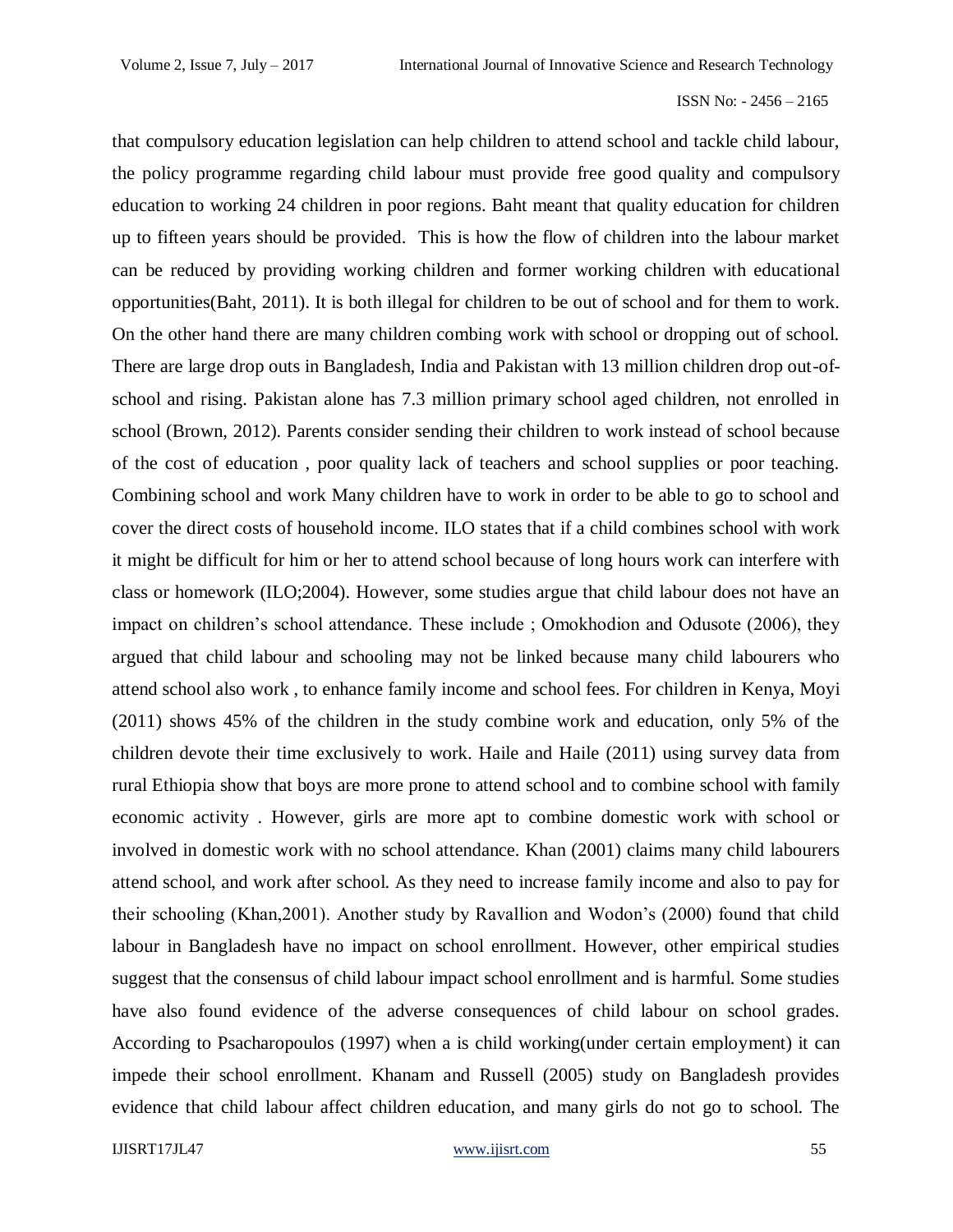impact of child labour on educational achievement Both of these organizations, the Convention on the Rights of the Child (CRC) education and two ILO conventions, the Minimum Age Convention (No. 138, 1973) and the Worst Forms of Child Labour Convention (No. 182, 1999) cover child labour and their right to education. ILO stated that education has a large contribution in abolishing child labour and good quality education is an useful tool in prevention of child labour (ILO, 2004). The reasons for dropout amongst children are many, however, poverty being the main factor. Shikdar et al., (2013) found evidence that in Bangladesh more than 30 percent people live in 25 extreme poverty. These families are deprived of their basic needs, and their life conditions are very poor. Many families cannot adequately fulfil their basic needs; meanwhile parents oblige children to engage in risky jobs at an early age. The numbers of child labour is increasing in Bangladesh, due to family condition which can have an adverse influence on children's educational with about 50% of primary school children drops out before they complete their fifth grade. Young Kim, (2009) assumes that in Cambodia most children have access to basic education but still combine school and work, due to poverty.